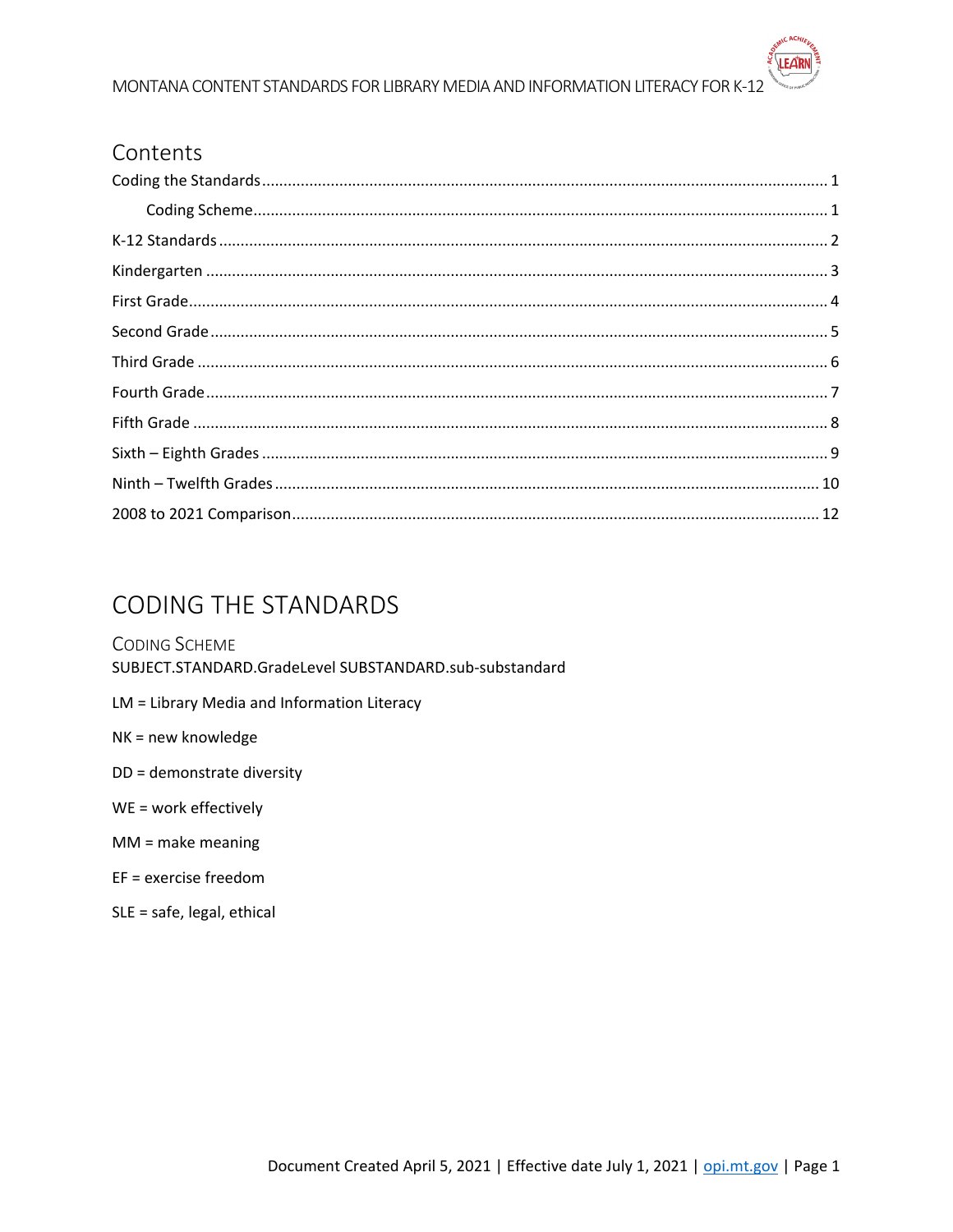### <span id="page-1-0"></span>K-12 STANDARDS

The following standards will go into effect on July 1, 2021.

When a district incorporates or integrates library media and information literacy content into district curriculum or offers an elective course in library media and information literacy, the following standards apply:

| <b>CODE</b> | <b>K-12 Standard Statement</b>                                                                                                                                                                     |
|-------------|----------------------------------------------------------------------------------------------------------------------------------------------------------------------------------------------------|
| LM.NK       | build new knowledge by inquiring, thinking critically, identifying<br>problems, and developing strategies for solving problems                                                                     |
| LM.DD       | demonstrate an understanding of and commitment to inclusiveness<br>and respect for diversity in the learning community, including the<br>distinct and unique cultural heritage of American Indians |
| LM.WE       | work effectively with others to broaden perspectives and work<br>toward common goals                                                                                                               |
| LM.MM       | make meaning by collecting, organizing, and sharing resources of<br>personal relevance                                                                                                             |
| LM.EF       | exercise freedom to read and demonstrate the ability to pursue<br>personal interests                                                                                                               |
| LM.SLE      | demonstrate safe, legal, and ethical creating and sharing of<br>knowledge products                                                                                                                 |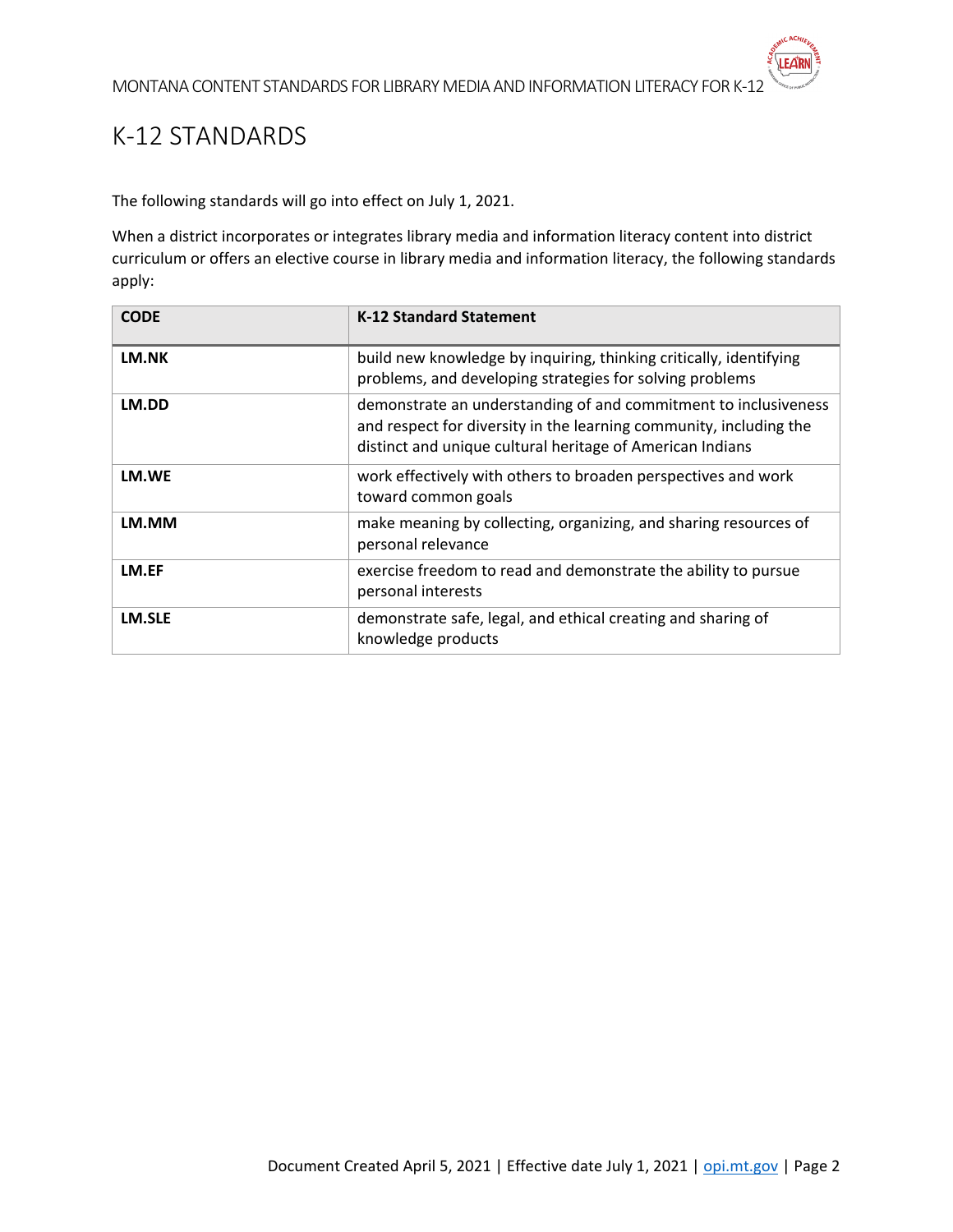#### <span id="page-2-0"></span>KINDERGARTEN

| LM.K             | <b>CONTENT STANDARDS FOR LIBRARY MEDIA AND INFORMATION</b><br><b>LITERACY FOR KINDERGARTEN</b>                                                                                                               |
|------------------|--------------------------------------------------------------------------------------------------------------------------------------------------------------------------------------------------------------|
| LM.NK.K          | Build new knowledge by inquiring, thinking critically, identifying<br>problems, and developing strategies for solving problems                                                                               |
| <b>LM.NK.K.1</b> | form simple, factual level questions and begin to explore ways to<br>answer them                                                                                                                             |
| <b>LM.NK.K.2</b> | ask "I wonder" questions about topic, question, or problem                                                                                                                                                   |
| LM.DD.K          | Demonstrate an understanding of and commitment to<br>inclusiveness and respect for diversity in the learning community,<br>including the distinct and unique cultural heritage of American<br><b>Indians</b> |
| <b>LM.DD.K.1</b> | share knowledge and ideas with others through discussion and<br>listening and                                                                                                                                |
| <b>LM.DD.K.2</b> | formulate questions related to content presented by others                                                                                                                                                   |
| LM.WE.K          | Work effectively with others to broaden perspectives and work<br>toward common goals by listening respectfully and, when<br>appropriate, offering information and opinions in group<br>discussions           |
| LM.MM.K          | Make meaning by collecting, organizing, and sharing resources of<br>personal relevance by expressing feelings and ideas about a story<br>in different formats                                                |
| LM.EF.K          | Exercise freedom to read and demonstrate the ability to pursue<br>personal interests                                                                                                                         |
| LM.EF.K.1        | routinely select picture, fiction, and information books                                                                                                                                                     |
| LM.EF.K.2        | explore new genres                                                                                                                                                                                           |
| LM.EF.K.3        | select books at the appropriate reading level, to be read aloud, or<br>challenging books for browsing and enjoyment                                                                                          |
| LM.SLE.K         | Demonstrate safe, legal, and ethical creating and sharing of<br>knowledge products by maintaining safe behavior when using the<br>internet                                                                   |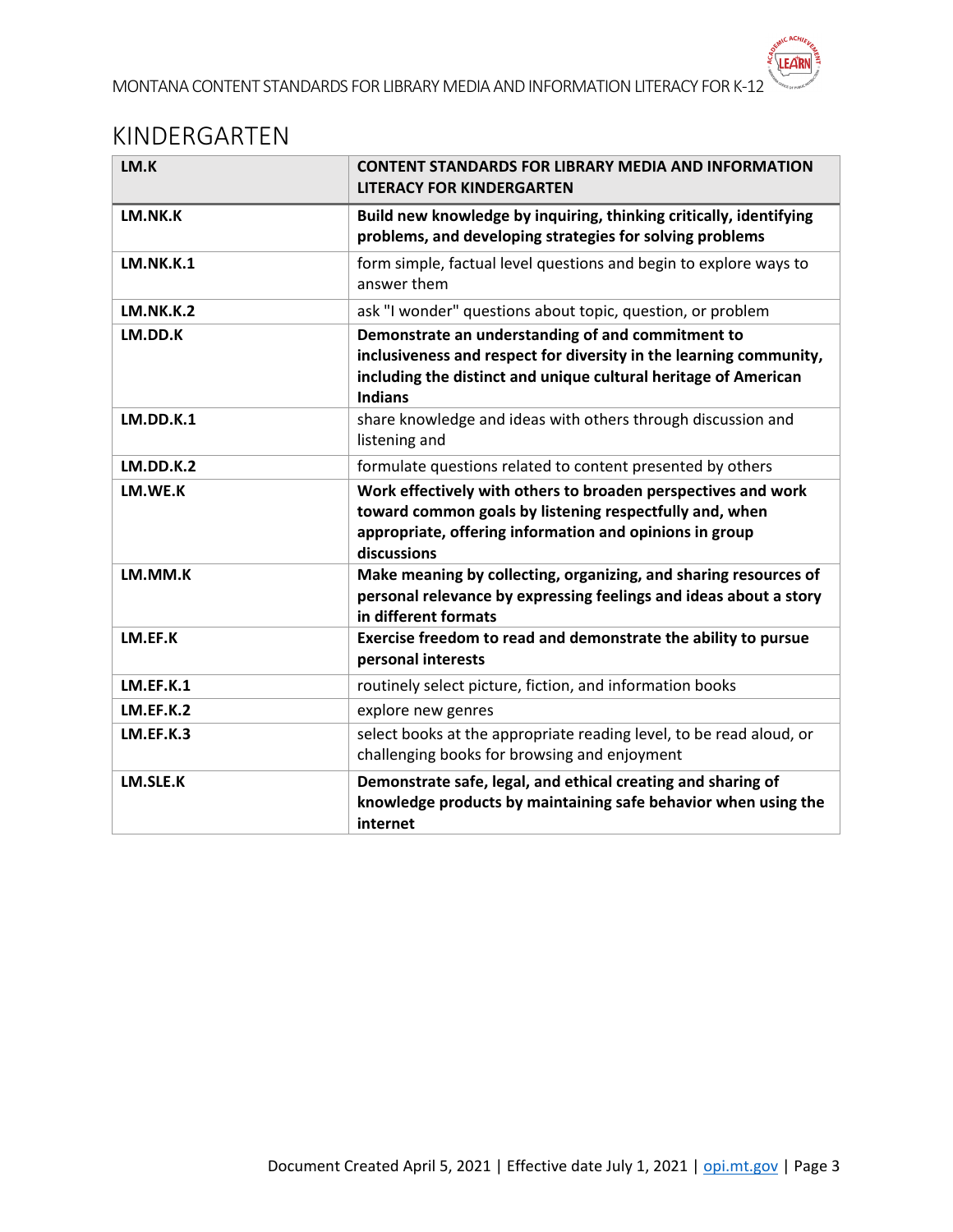### <span id="page-3-0"></span>FIRST GRADE

| LM.1              | <b>CONTENT STANDARDS FOR LIBRARY MEDIA AND INFORMATION</b><br><b>LITERACY FOR FIRST GRADE</b>                                                                                                                |
|-------------------|--------------------------------------------------------------------------------------------------------------------------------------------------------------------------------------------------------------|
| <b>LM.NK.1</b>    | Build new knowledge by inquiring, thinking critically, identifying<br>problems, and developing strategies for solving problems                                                                               |
| LM.NK.1.1         | form simple, factual level questions and begin to explore ways to<br>answer them                                                                                                                             |
| <b>LM.NK.1.2</b>  | ask "I wonder" questions about topic, question, or problem                                                                                                                                                   |
| <b>LM.DD.1</b>    | Demonstrate an understanding of and commitment to<br>inclusiveness and respect for diversity in the learning community,<br>including the distinct and unique cultural heritage of American<br><b>Indians</b> |
| LM.DD.1.1         | share knowledge and ideas with others through discussion and<br>listening                                                                                                                                    |
| <b>LM.DD.1.2</b>  | formulate questions related to content presented by others                                                                                                                                                   |
| LM.WE.1           | Work effectively with others to broaden perspectives and work<br>toward common goals by listening respectfully and, when<br>appropriate, offering information and opinions in group<br>discussions           |
| <b>LM.MM.1</b>    | Make meaning by collecting, organizing, and sharing resources of<br>personal relevance by expressing feelings and ideas about a story<br>in different formats                                                |
| LM.EF.1           | Exercise freedom to read and demonstrate the ability to pursue<br>personal interests                                                                                                                         |
| LM.EF.1.1         | request, choose, and share a variety of materials from various<br>genres related to personal interests                                                                                                       |
| <b>LM.EF.1.2</b>  | select books at the appropriate reading level, to be read aloud, or<br>challenging books for browsing and enjoyment                                                                                          |
| LM.SLE.1          | Demonstrate safe, legal, and ethical creating and sharing of<br>knowledge products                                                                                                                           |
| <b>LM.SLE.1.1</b> | acknowledge the work of others                                                                                                                                                                               |
| <b>LM.SLE.1.2</b> | maintain safe behavior when using the internet                                                                                                                                                               |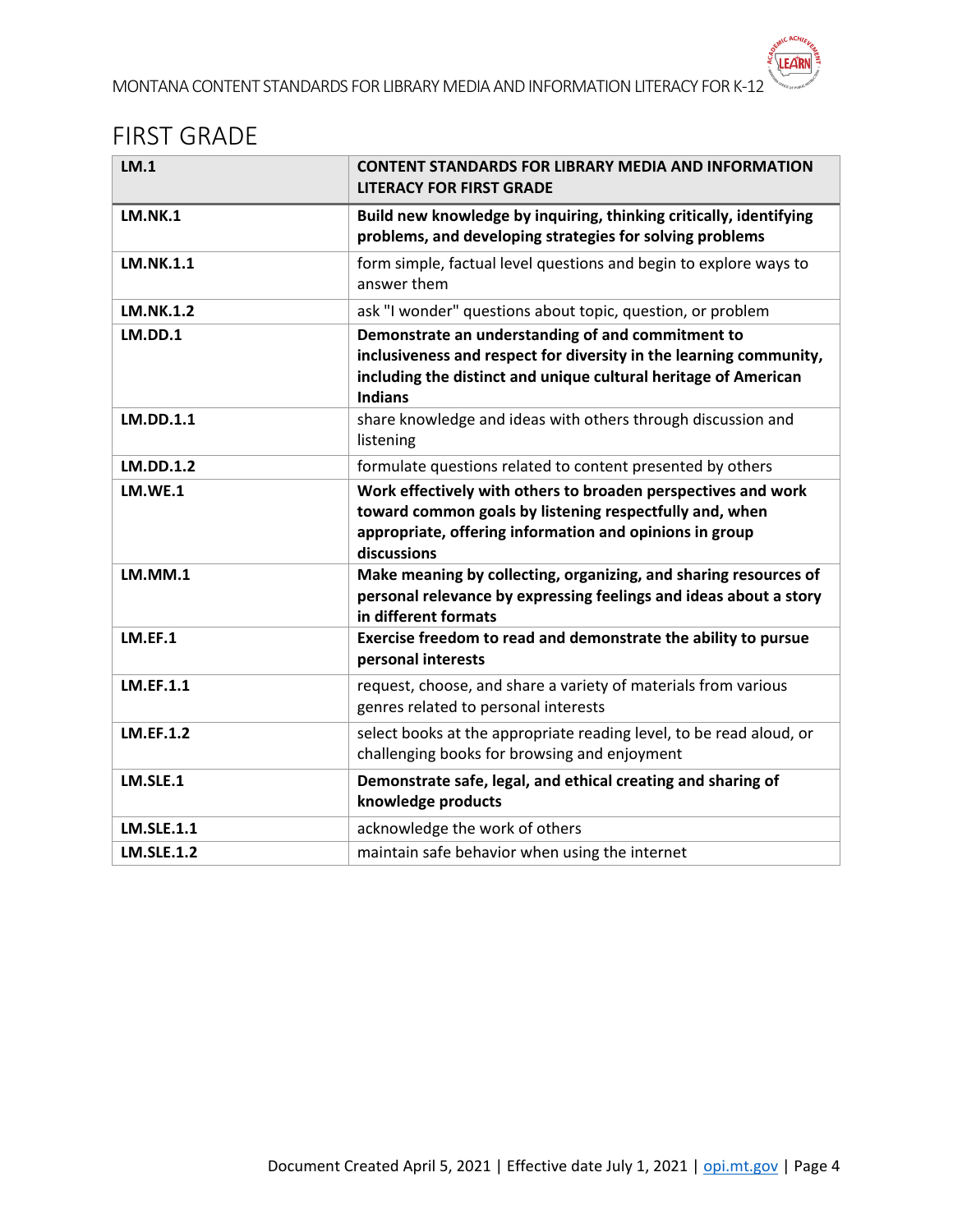#### <span id="page-4-0"></span>SECOND GRADE

| LM.2              | <b>CONTENT STANDARDS FOR LIBRARY MEDIA AND INFORMATION</b><br><b>LITERACY FOR SECOND GRADE</b>                                                                                                                |
|-------------------|---------------------------------------------------------------------------------------------------------------------------------------------------------------------------------------------------------------|
| <b>LM.NK.2</b>    | Build new knowledge by inquiring, thinking critically, identifying<br>problems, and developing strategies for solving problems.<br>Generate questions about a topic and select a focal question to<br>explore |
| LM.DD.2           | Demonstrate an understanding of and commitment to<br>inclusiveness and respect for diversity in the learning community,<br>including the distinct and unique cultural heritage of American<br><b>Indians</b>  |
| <b>LM.DD.2.1</b>  | share knowledge and ideas with others through discussion and<br>listening                                                                                                                                     |
| <b>LM.DD.2.2</b>  | formulate questions related to content presented by others                                                                                                                                                    |
| LM.WE.2           | Work effectively with others to broaden perspectives and work<br>toward common goals. Listen respectfully and, when appropriate,<br>offer information and opinions in group discussions                       |
| LM.MM.2           | Make meaning by collecting, organizing, and sharing resources of<br>personal relevance. Make connections between literature and<br>personal experiences                                                       |
| LM.EF.2           | Exercise freedom to read and demonstrate the ability to pursue<br>personal interests                                                                                                                          |
| <b>LM.EF.2.1</b>  | select books at the appropriate reading level, to be read aloud, or<br>challenging books for browsing and enjoyment                                                                                           |
| <b>LM.EF.2.2</b>  | begin to recognize that different genres require different reading,<br>listening, or viewing strategies                                                                                                       |
| LM.SLE.2          | Demonstrate safe, legal, and ethical creating and sharing of<br>knowledge products                                                                                                                            |
| <b>LM.SLE.2.1</b> | acknowledge the work of others                                                                                                                                                                                |
| <b>LM.SLE.2.2</b> | maintain safe behavior when using the internet                                                                                                                                                                |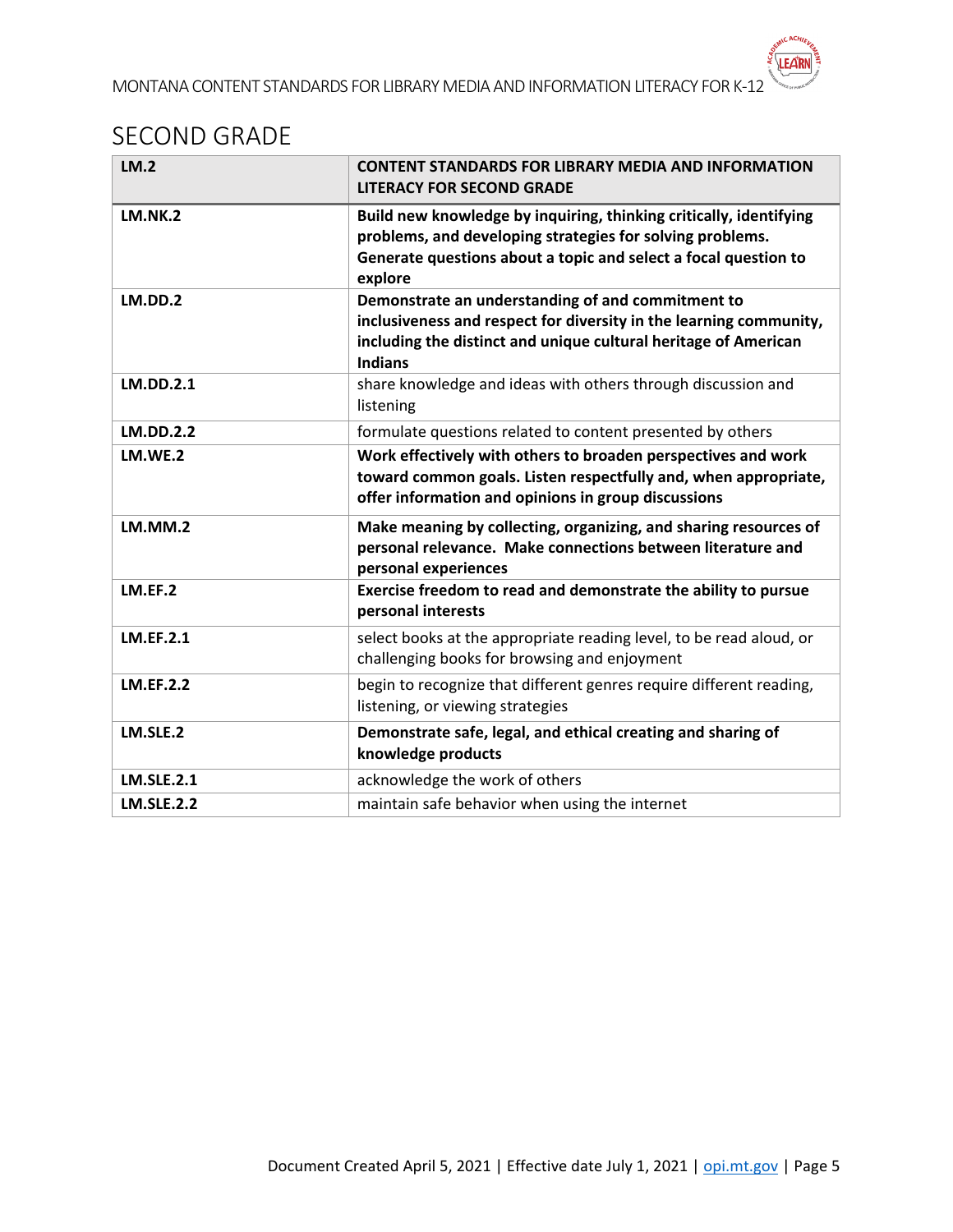#### <span id="page-5-0"></span>THIRD GRADE

| <b>LM.3</b>       | <b>CONTENT STANDARDS FOR LIBRARY MEDIA AND INFORMATION</b><br><b>LITERACY FOR THIRD GRADE</b>                                                                                                                |
|-------------------|--------------------------------------------------------------------------------------------------------------------------------------------------------------------------------------------------------------|
| <b>LM.NK.3</b>    | Build new knowledge by inquiring, thinking critically, identifying<br>problems, and developing strategies for solving problems. Ask<br>"why" questions in order to formulate a question about a topic        |
| LM.DD.3           | Demonstrate an understanding of and commitment to<br>inclusiveness and respect for diversity in the learning community,<br>including the distinct and unique cultural heritage of American<br><b>Indians</b> |
| <b>LM.DD.3.1</b>  | articulate and identify one's own place in the global community and<br>respect others' cultural identities                                                                                                   |
| <b>LM.DD.3.2</b>  | explore sources written by authors with diverse backgrounds                                                                                                                                                  |
| LM.WE.3           | Work effectively with others to broaden perspectives and work                                                                                                                                                |
|                   | toward common goals                                                                                                                                                                                          |
| <b>LM.WE.3.1</b>  | find information in print, digital, and other resources on a topic of<br>personal interest                                                                                                                   |
| <b>LM.WE.3.2</b>  | work in teams to produce original works or solve problems                                                                                                                                                    |
| <b>LM.WE.3.3</b>  | use technology tools for independent and collaborative publishing<br>activities                                                                                                                              |
| LM.MM.3           | Make meaning by collecting, organizing, and sharing resources of                                                                                                                                             |
|                   | personal relevance                                                                                                                                                                                           |
| LM.MM.3.1         | make a list of possible sources of information that will help answer<br>questions or an information need                                                                                                     |
| <b>LM.MM.3.2</b>  | use text features to decide which resources are best to use and why                                                                                                                                          |
| LM.EF.3           | Exercise freedom to read and demonstrate the ability to pursue<br>personal interests                                                                                                                         |
| <b>LM.EF.3.1</b>  | read, listen to, and view a range of resources for a variety of<br>purposes                                                                                                                                  |
| <b>LM.EF.3.2</b>  | recognize features of various genres and use different reading<br>strategies for understanding                                                                                                               |
| <b>LM.EF.3.3</b>  | connect personal feelings to characters and events portrayed in a<br>literary work                                                                                                                           |
| <b>LM.EF.3.4</b>  | set reading goals                                                                                                                                                                                            |
| <b>LM.EF.3.5</b>  | demonstrate knowledge of authors and genres                                                                                                                                                                  |
| LM.SLE.3          | Demonstrate safe, legal, and ethical creating and sharing of<br>knowledge products                                                                                                                           |
| <b>LM.SLE.3.1</b> | acknowledge and credit the work of others                                                                                                                                                                    |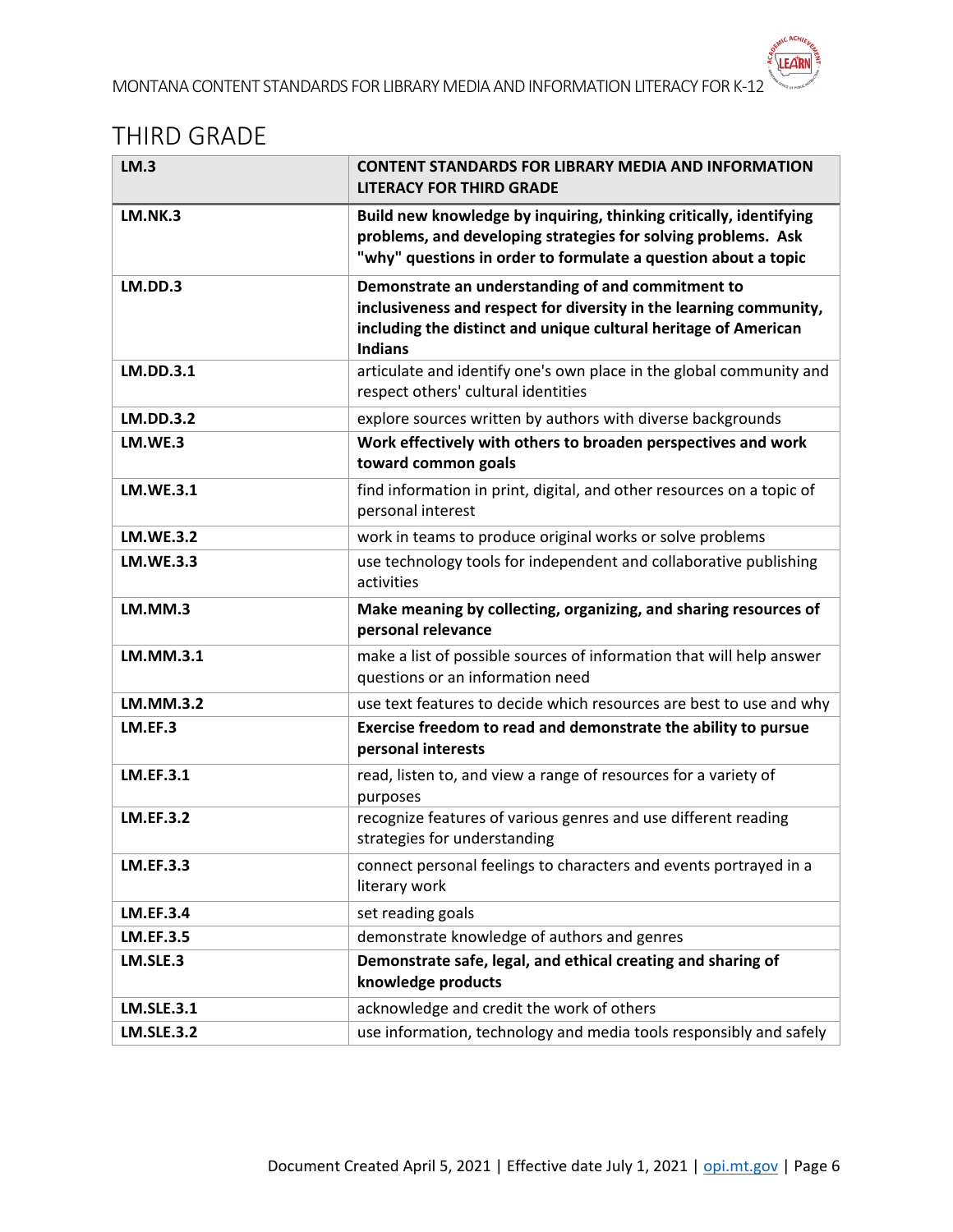# <span id="page-6-0"></span>FOURTH GRADE

| LM.4              | <b>CONTENT STANDARDS FOR LIBRARY MEDIA AND INFORMATION</b><br><b>LITERACY FOR FOURTH GRADE</b>                                                                                                               |
|-------------------|--------------------------------------------------------------------------------------------------------------------------------------------------------------------------------------------------------------|
| LM.NK.4           | Build new knowledge by inquiring, thinking critically, identifying<br>problems, and developing strategies for solving problems                                                                               |
| <b>LM.NK.4.1</b>  | ask "why" questions in order to formulate a question about a topic                                                                                                                                           |
| <b>LM.NK.4.2</b>  | use an inquiry process to solve a problem                                                                                                                                                                    |
| LM.DD.4           | Demonstrate an understanding of and commitment to<br>inclusiveness and respect for diversity in the learning community,<br>including the distinct and unique cultural heritage of American<br><b>Indians</b> |
| <b>LM.DD.4.1</b>  | articulate and identify one's own place in the global community and<br>respect others' cultural identities                                                                                                   |
| <b>LM.DD.4.2</b>  | explore sources written by authors with diverse backgrounds                                                                                                                                                  |
| LM.WE.4           | Work effectively with others to broaden perspectives and work<br>toward common goals                                                                                                                         |
| <b>LM.WE.4.1</b>  | find information in print, digital, and other resources on a topic of<br>personal interest                                                                                                                   |
| <b>LM.WE.4.2</b>  | work in teams to produce original works or solve problems                                                                                                                                                    |
| <b>LM.WE.4.3</b>  | use technology tools for independent and collaborative publishing<br>activities                                                                                                                              |
| LM.MM.4           | Make meaning by collecting, organizing, and sharing resources of<br>personal relevance                                                                                                                       |
| LM.MM.4.1         | organize possible sources of information that will help answer<br>questions or an information need                                                                                                           |
| LM.MM.4.2         | use text features to decide which resources are best to use and why                                                                                                                                          |
| LM.EF.4           | Exercise freedom to read and demonstrate the ability to pursue<br>personal interests                                                                                                                         |
| <b>LM.EF.4.1</b>  | read, listen to, and view a range of resources for a variety of<br>purposes                                                                                                                                  |
| <b>LM.EF.4.2</b>  | recognize features of various genres and use different reading<br>strategies for understanding                                                                                                               |
| <b>LM.EF.4.3</b>  | connect personal feelings to characters and events portrayed in a<br>literary work                                                                                                                           |
| <b>LM.EF.4.4</b>  | set reading goals                                                                                                                                                                                            |
| <b>LM.EF.4.5</b>  | demonstrate knowledge of authors and genres                                                                                                                                                                  |
| LM.SLE.4          | Demonstrate safe, legal, and ethical creating and sharing of<br>knowledge products                                                                                                                           |
| <b>LM.SLE.4.1</b> | acknowledge and credit the work of others                                                                                                                                                                    |
| <b>LM.SLE.4.2</b> | use information, technology and media tools responsibly and safely                                                                                                                                           |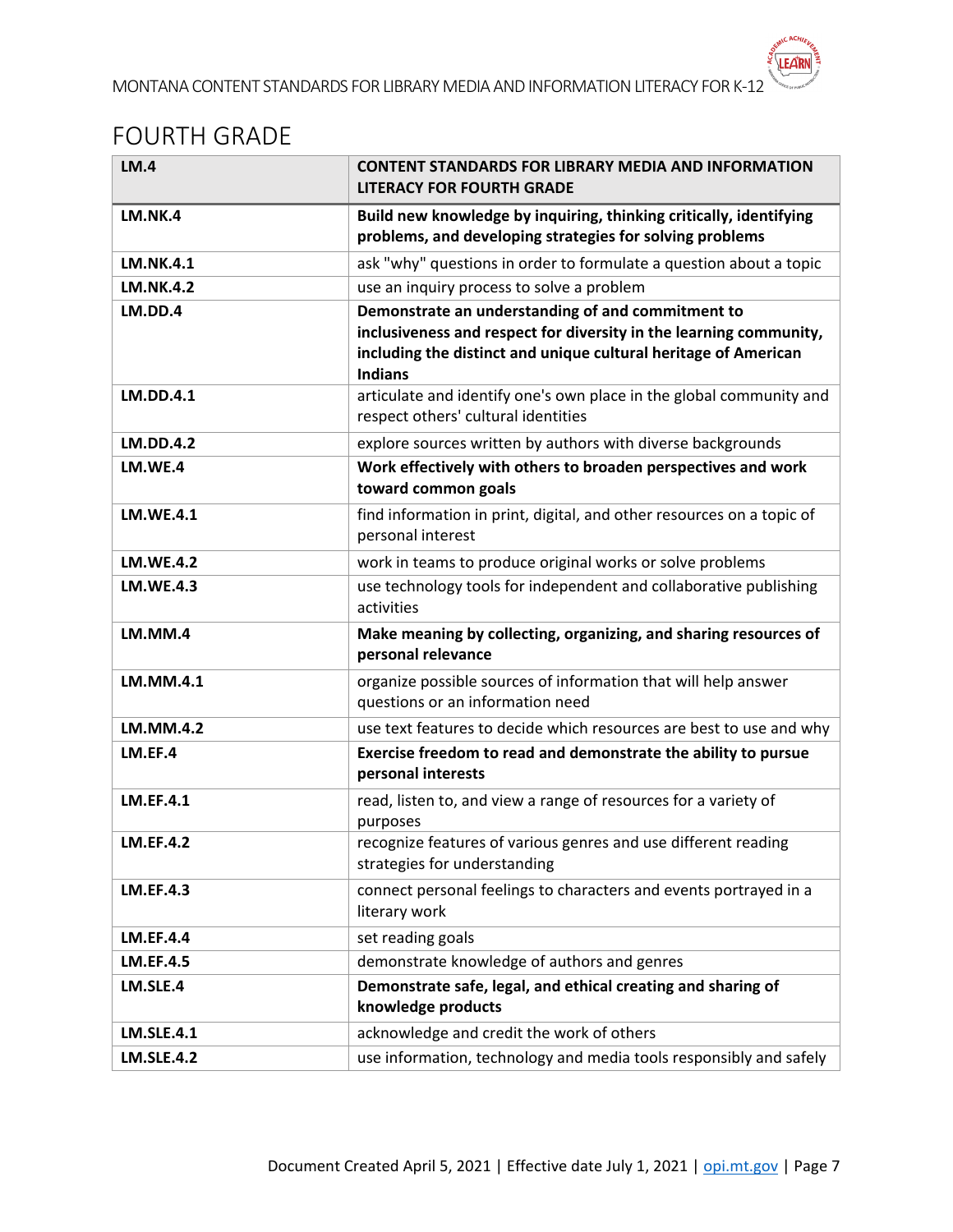#### <span id="page-7-0"></span>FIFTH GRADE

| <b>LM.5</b>       | <b>CONTENT STANDARDS FOR LIBRARY MEDIA AND INFORMATION</b><br><b>LITERACY FOR FIFTH GRADE</b>                                                                                                                |
|-------------------|--------------------------------------------------------------------------------------------------------------------------------------------------------------------------------------------------------------|
| <b>LM.NK.5</b>    | Build new knowledge by inquiring, thinking critically, identifying<br>problems, and developing strategies for solving problems                                                                               |
| <b>LM.NK.5.1</b>  | ask "why" questions in order to formulate a question about a topic                                                                                                                                           |
| <b>LM.NK.5.2</b>  | use an inquiry process to solve a problem                                                                                                                                                                    |
| <b>LM.DD.5</b>    | Demonstrate an understanding of and commitment to<br>inclusiveness and respect for diversity in the learning community,<br>including the distinct and unique cultural heritage of American<br><b>Indians</b> |
| <b>LM.DD.5.1</b>  | articulate and identify one's own place in the global community and<br>respect others' cultural identities                                                                                                   |
| <b>LM.DD.5.2</b>  | identify sources written by authors with diverse backgrounds                                                                                                                                                 |
| LM.WE.5           | Work effectively with others to broaden perspectives and work<br>toward common goals                                                                                                                         |
| <b>LM.WE.5.1</b>  | find information in print, digital, and other resources on a topic of<br>personal interest                                                                                                                   |
| <b>LM.WE.5.2</b>  | work in teams to produce original works or solve problems                                                                                                                                                    |
| <b>LM.WE.5.3</b>  | use technology tools for independent and collaborative publishing<br>activities                                                                                                                              |
| LM.MM.5           | Make meaning by collecting, organizing, and sharing resources of                                                                                                                                             |
|                   | personal relevance                                                                                                                                                                                           |
| LM.MM.5.1         | organize possible sources of information that will help answer<br>questions or an information need                                                                                                           |
| <b>LM.MM.5.2</b>  | use text features to decide which resources are best to use and why                                                                                                                                          |
| LM.EF.5           | Exercise freedom to read and demonstrate the ability to pursue<br>personal interests                                                                                                                         |
| <b>LM.EF.5.1</b>  | read, listen to, and view a range of resources for a variety of<br>purposes                                                                                                                                  |
| <b>LM.EF.5.2</b>  | explain features of various genres and use different reading<br>strategies for understanding                                                                                                                 |
| <b>LM.EF.5.3</b>  | connect personal feelings to characters and events portrayed in a<br>literary work                                                                                                                           |
| <b>LM.EF.5.4</b>  | set reading goals                                                                                                                                                                                            |
| <b>LM.EF.5.5</b>  | demonstrate knowledge of authors and genres                                                                                                                                                                  |
| LM.SLE.5          | Demonstrate safe, legal, and ethical creating and sharing of<br>knowledge products                                                                                                                           |
| <b>LM.SLE.5.1</b> | acknowledge and credit the work of others                                                                                                                                                                    |
| <b>LM.SLE.5.2</b> | use information, technology and media tools responsibly and safely                                                                                                                                           |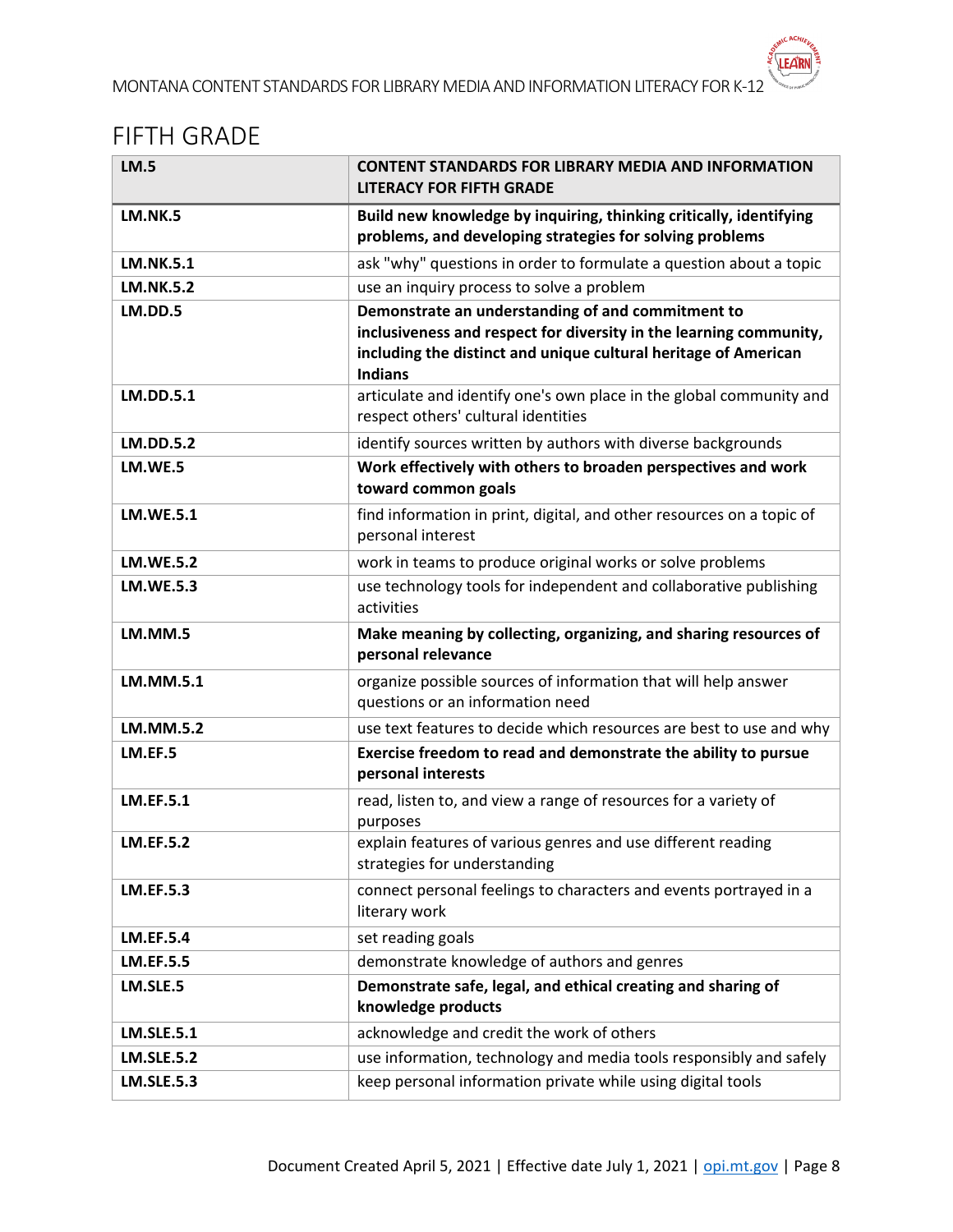# <span id="page-8-0"></span>SIXTH – EIGHTH GRADES

| LM.6-8            | <b>CONTENT STANDARDS FOR LIBRARY MEDIA AND INFORMATION</b><br>LITERACY FOR SIXTH THROUGH EIGHTH GRADE                                                                                                        |
|-------------------|--------------------------------------------------------------------------------------------------------------------------------------------------------------------------------------------------------------|
| <b>LM.NK.6-8</b>  | Build new knowledge by inquiring, thinking critically, identifying<br>problems, and developing strategies for solving problems                                                                               |
| LM.NK.6-8.1       | write questions independently based on key ideas or areas of focus                                                                                                                                           |
| LM.NK.6-8.2       | refine questions based on the type of information needed                                                                                                                                                     |
| LM.NK.6-8.3       | reflect at the end of an inquiry process                                                                                                                                                                     |
| <b>LM.DD.6-8</b>  | Demonstrate an understanding of and commitment to<br>inclusiveness and respect for diversity in the learning community,<br>including the distinct and unique cultural heritage of American<br><b>Indians</b> |
| LM.DD.6-8.1       | evaluate resources for relevance, currency authority, and bias<br>including those by and about tribes in Montana                                                                                             |
| LM.DD.6-8.2       | seek more than one point of view by using diverse sources                                                                                                                                                    |
| <b>LM.WE.6-8</b>  | Work effectively with others to broaden perspectives and work<br>toward common goals                                                                                                                         |
| LM.WE.6-8.1       | offer information and opinions and encourage others to share ideas<br>at appropriate times in group discussions                                                                                              |
| LM.WE.6-8.2       | accurately describe or summarize the ideas of others                                                                                                                                                         |
| LM.MM.6-8         | Make meaning by collecting, organizing, and sharing resources of<br>personal relevance                                                                                                                       |
| LM.MM.6-8.1       | experiment with various types of technology tools for artistic and<br>personal expression                                                                                                                    |
| LM.MM.6-8.2       | share reading, listening, and viewing experiences in a variety of<br>ways and formats                                                                                                                        |
| <b>LM.EF.6-8</b>  | Exercise freedom to read and demonstrate the ability to pursue<br>personal interests                                                                                                                         |
| LM.EF.6-8.1       | independently locate and select information for personal, hobby, or<br>vocational interests                                                                                                                  |
| LM.EF.6-8.2       | read, listen to, and view a wide range of genres and formats for<br>recreation and information                                                                                                               |
| LM.EF.6-8.3       | respond to images and feelings evoked by a literary work                                                                                                                                                     |
| <b>LM.SLE.6-8</b> | Demonstrate safe, legal, and ethical creating and sharing of<br>knowledge products                                                                                                                           |
| LM.SLE.6-8.1      | practice internet safety and appropriate online behavior                                                                                                                                                     |
| LM.SLE.6-8.2      | use criteria to determine safe and unsafe internet sites                                                                                                                                                     |
| LM.SLE.6-8.3      | participate safely, ethically, and legally in online activities                                                                                                                                              |
| LM.SLE.6-8.4      | connect ideas and information with their owners or source                                                                                                                                                    |
| LM.SLE.6-8.5      | credit sources by following copyright, licensing, and fair use<br>guidelines                                                                                                                                 |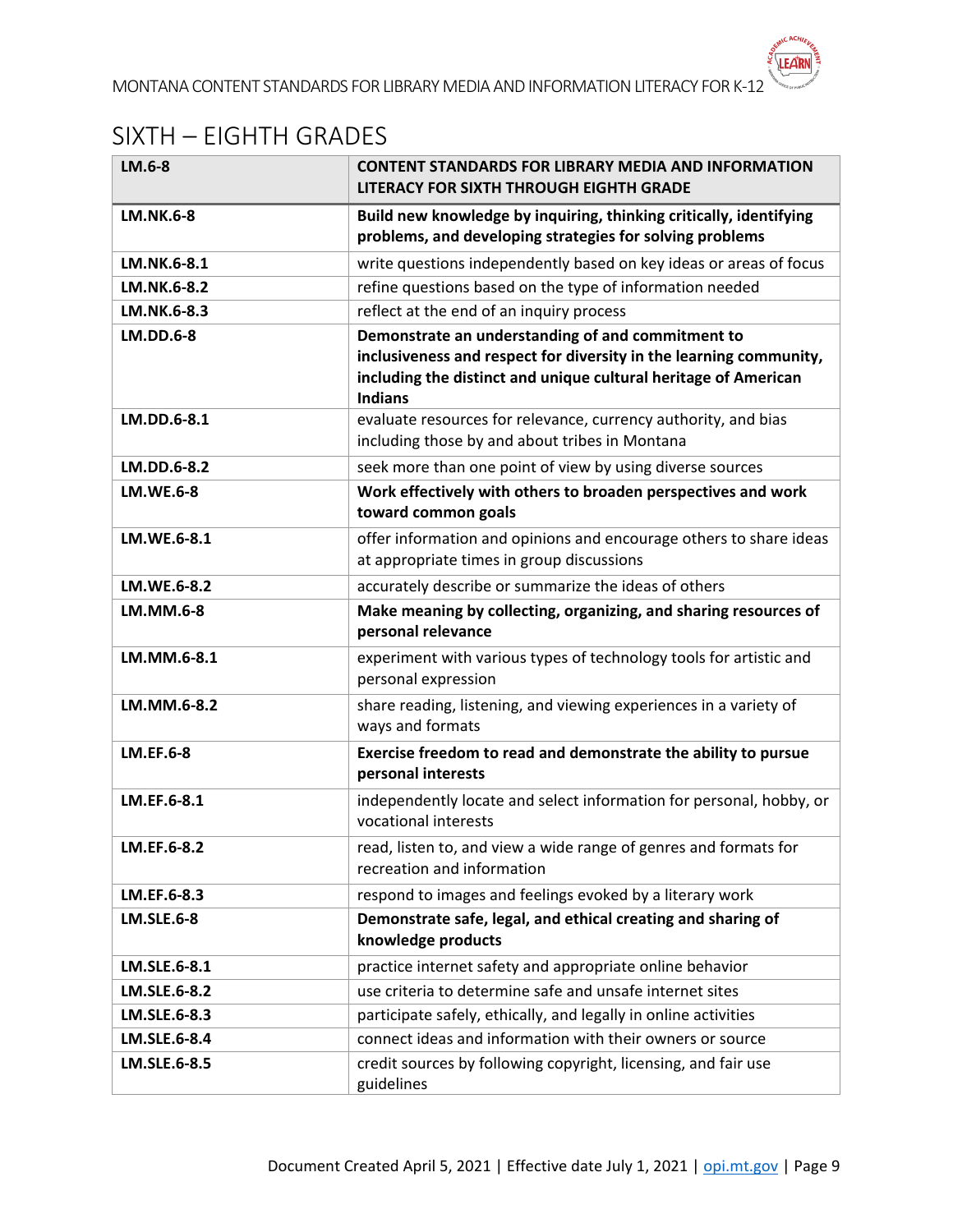# <span id="page-9-0"></span>NINTH – TWELFTH GRADES

| LM.9-12           | <b>CONTENT STANDARDS FOR LIBRARY MEDIA AND INFORMATION</b><br>LITERACY FOR NINTH THROUGH TWELFTH GRADE                                                                                                       |
|-------------------|--------------------------------------------------------------------------------------------------------------------------------------------------------------------------------------------------------------|
| <b>LM.NK.9-12</b> | Build new knowledge by inquiring, thinking critically, identifying<br>problems, and developing strategies for solving problems                                                                               |
| LM.NK.9-12.1      | formulate and refine essential questions through reading,<br>constructing hypotheses, research questions, and thesis statements                                                                              |
| LM.NK.9-12.2      | develop questions that require making connections between ideas<br>and events and systematically test a hypothesis or validate a thesis<br>statement                                                         |
| LM.NK.9-12.3      | reflect at the end of an inquiry process                                                                                                                                                                     |
| LM.DD.9-12        | Demonstrate an understanding of and commitment to<br>inclusiveness and respect for diversity in the learning community,<br>including the distinct and unique cultural heritage of American<br><b>Indians</b> |
| LM.DD.9-12.1      | evaluate resources for relevance, currency authority, and bias<br>including those by and about tribes in Montana                                                                                             |
| LM.DD.9-12.2      | seek more than one point of view by using diverse sources                                                                                                                                                    |
| LM.DD.9-12.3      | identify the impact of personal background and bias on research<br>projects and inquiry processes                                                                                                            |
| <b>LM.WE.9-12</b> | Work effectively with others to broaden perspectives and work<br>toward common goals                                                                                                                         |
| LM.WE.9-12.1      | actively seek the opinions of others and contribute positively to an<br>environment in which all participants' ideas are shared and valued                                                                   |
| LM.WE.9-12.2      | seek consensus from a group, when appropriate, to achieve a<br>stronger product                                                                                                                              |
| LM.WE.9-12.3      | work with others to solve problems and make decisions on issues,<br>topics, and themes being investigated                                                                                                    |
| LM.MM.9-12        | Make meaning by collecting, organizing, and sharing resources of<br>personal relevance                                                                                                                       |
| LM.MM.9-12.1      | assess the impacts of specific works on the reader or viewer                                                                                                                                                 |
| LM.MM.9-12.2      | express ideas through creative products in multiple formats using a<br>variety of technology tools                                                                                                           |
| LM.MM.9-12.3      | select an appropriate format to effectively communicate and<br>support a purpose, argument, point of view, or interpretation                                                                                 |
| LM.MM.9-12.4      | create original products using a variety of technology tools to<br>express personal learning                                                                                                                 |
| LM.MM.9-12.5      | independently pursue answers to self-generated questions                                                                                                                                                     |
| LM.EF.9-12        | Exercise freedom to read and demonstrate the ability to pursue<br>personal interests                                                                                                                         |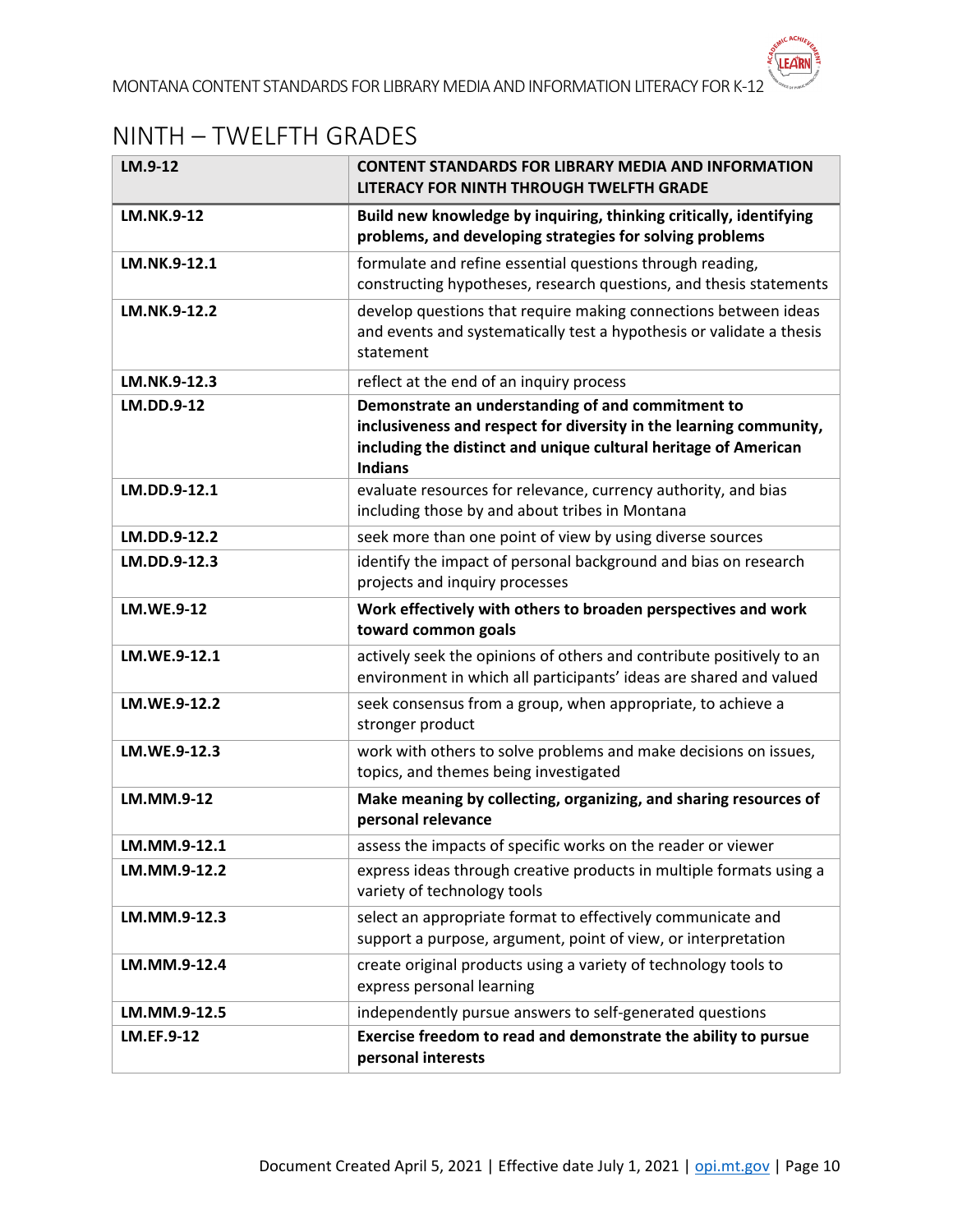MONTANA CONTENT STANDARDS FOR LIBRARY MEDIA AND INFORMATION LITERACY FOR K-12

| LM.9-12            | <b>CONTENT STANDARDS FOR LIBRARY MEDIA AND INFORMATION</b><br>LITERACY FOR NINTH THROUGH TWELFTH GRADE                                                                  |
|--------------------|-------------------------------------------------------------------------------------------------------------------------------------------------------------------------|
| LM.EF.9-12.1       | select a variety of types of materials based on personal interests<br>and prior knowledge                                                                               |
| LM.EF.9-12.2       | read, listen to, and view information in a variety of formats and<br>genres to explore new ideas, form opinions, solve problems, and to<br>connect to real-world issues |
| LM.EF.9-12.3       | routinely read, view, and listen for personal enjoyment, to learn, to<br>solve problems, and to explore different ideas                                                 |
| LM.EF.9-12.4       | read widely to develop a global perspective and understand<br>different cultural contexts                                                                               |
| LM.EF.9-12.5       | identify the rights of self and others to access information freely<br>and pursue the right to read, view, and listen                                                   |
| <b>LM.SLE.9-12</b> | Demonstrate safe, legal, and ethical creating and sharing of<br>knowledge products                                                                                      |
| LM.SLE.9-12.1      | practice internet safety and appropriate online behavior                                                                                                                |
| LM.SLE.9-12.2      | use criteria to determine safe and unsafe internet sites                                                                                                                |
| LM.SLE.9-12.3      | participate safely, ethically, and legally in online activities                                                                                                         |
| LM.SLE.9-12.4      | connect ideas and information with their owners or source                                                                                                               |
| LM.SLE.9-12.5      | credit sources by following copyright, licensing, and fair use<br>guidelines for text, visuals, and audio in generating products and<br>presentations                   |